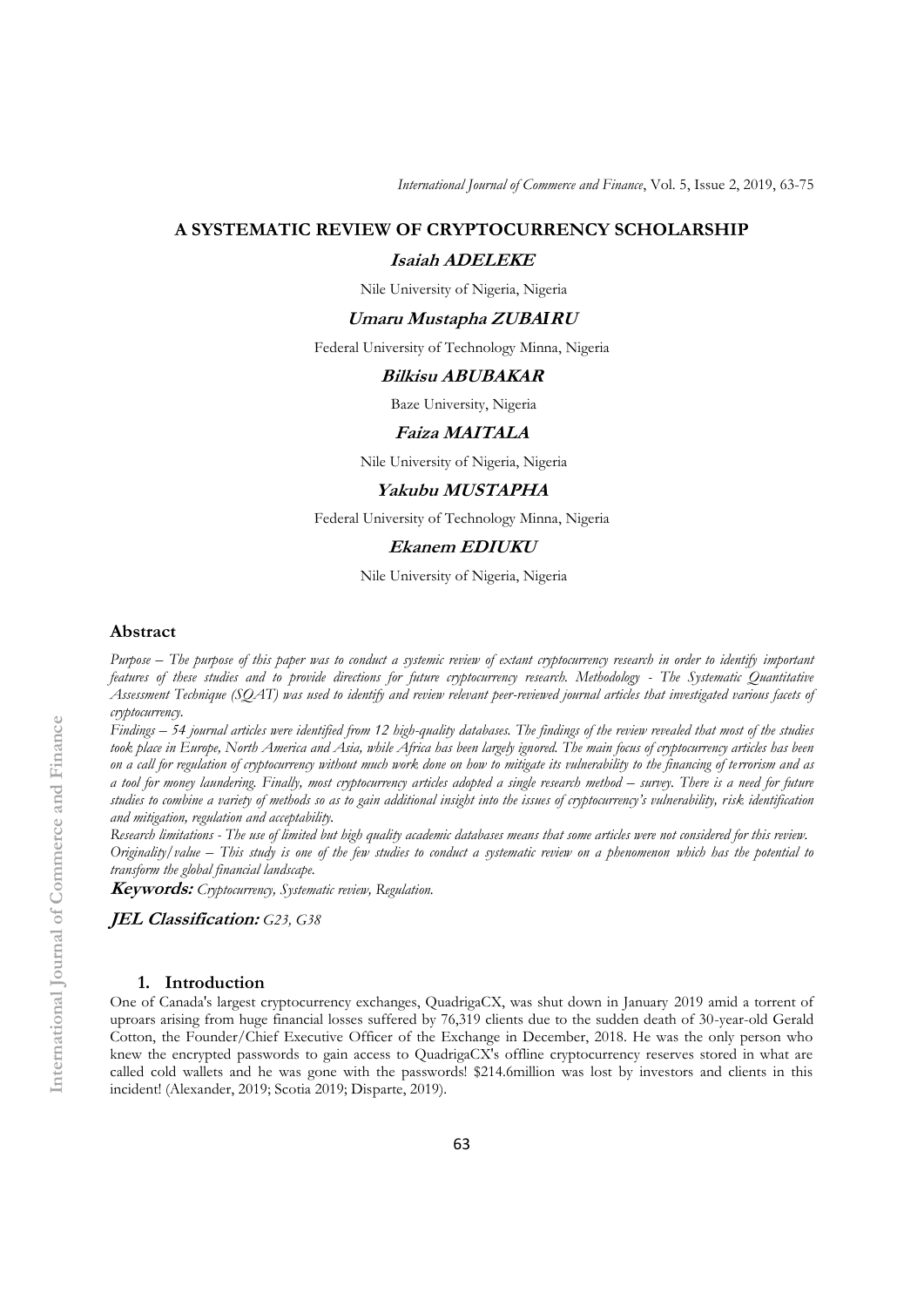In the last two decades, cryptocurrency has evolved as a response to the world's search for an alternative to money that would be devoid of central banks' controls, serve as a medium of exchange, store of value, unit of account, have reduced transaction costs, be fast, highly secured and capable of allowing for the creation of self-enforcing smart contracts that do not rely on financial institutions, lawyers or accountants for their execution(Mahmoud et al., 2019; Tredinnick, 2019; Masciandaro, 2018)."Crypto" means "conceal" or "secret", and thus Cryptocurrency is a virtual coinage system that functions much like traditional money, enabling users to provide virtual payment for goods and services (Sele, 2018; Masciandaro, 2018; Zalan, 2018)). It uses strong secret codes to secure financial transactions, control the creation of additional units, and verify the transfer of assets. Validation of transactions is without the need for a trusted third party such as a bank, credit-card company or escrow agent. Its production and transactions ride on Blockchain technology – a system that enables distributed public ledgers to hold immutable data in a secure and encrypted way and makes alteration impossible (Conte de Leon, et al, 2017; Kirkby, 2018; Miseviciute, 2018; Tredinnick, 2019; Zalan, 2018; Pao, et al., 2018).

The first cryptocurrency to go live was Bitcoin in 2009, followed two years later by Namecoin; today, there are hundreds of cryptocurrencies being traded globally, with major examples including Etherum, Ripple and Litecoin (Hileman and Rauchs, 2017; Brauneis, 2018; Hu, 2019). The four key cryptocurrency industry sectors are: (i) Exchange – purchase and sale of cryptocurrency (ii) Wallet - Storage of cryptocurrency (iii) Payments - Facilitating payments using cryptocurrency and (iv) Mining - Securing the global ledger ('blockchain') generally by computing large amounts of hashes to find a valid block that gets added to the blockchain (Hileman and Rauchs, 2017; Shahzad, 2018, Koutmos,2018). As of June 28, 2019, the total market capitalisation of the top 100 cryptocurrencies stood at \$336,669,705,557(CoinMarketCap, 2019). This constitutes a significant volume of financial transactions and all indications show that it is on upward trajectory (CoinMarketCap, 2019). However, loss of investment due to anonymity and decentralization of exchange system and other challenges such as high price volatility, lack of wide acceptance, irreversibility of transactions and possibility of serving as a haven for money laundering and other forms of criminality are the contending issues against cryptocurrency (Gkillas and Katsiampa, 2018; Shahzad, et al., 2018; Phillip, et al., 2019).

Recent scholarship on cryptocurrency has described and tested various significant aspects of the digital currency - For example, scholars have recommended that cryptocurrency should be regulated but the "how" was not addressed (Peters, 2015; Corbet et al., 2018; Phillip et al., 2018; Wei, 2018; Caporale and Zekokh, 2019). Other scholars have recommended the inclusion of cryptocurrencies in the investment portfolio mix because it is considered as a profitable financial asset (Feng et al., 2018; Saksonova and Kuzmina-Merlino, 2018; Platanakis and Urquhart, 2019). In terms of valuation, recommendation was made that the fair value should not be determined without considering the risk elements in cryptocurrency and hedging is regarded as a preferred measure against price movement risk (Conte, 2017; Feng et al., 2018; Zhang et al., 2019). Other scholars are of the opinion that purchasing power parity and social cognition have a role to play in decision making to invest in cryptocurrency (Li and Wang, 2017; Reynolds and Irwin, 2017; Shahzad, 2018)

It is observed that as much as the significance of cryptocurrency as an alternate currency has attracted much attention, so far there is little discussion on how to mitigate the risks posed by cryptocurrencies and the "exact" form of regulation that will make the virtual currency fully integrate into the world financial system as a medium of exchange – should the production and control of cryptocurrencies remain with the non-government entities or should central bank's digital currencies? The reality of digital currency is not what the world can shy away from; however, there is an urgent need for governments to ensure a safe and reliable cryptocurrency that will not be shrouded in anonymity, and devoid of being a haven for criminality (Miseviciute, 2018, Zalan, 2018; van Wegberg, 2018, Kraus 2019). It is in recognition of the importance of cryptocurrency, the riskiness and complexity around it and the need to determine the "perfect fit" type of regulations to make it safe and secure that this study sought to conduct a systematic review of published scholarship dealing with these issues

As this paper sets out to conduct a systematic review of cryptocurrency research, two main objectives were set to be achieved. First, identification of important features of cryptocurrency research (i.e. the number of journal articles published, the time and geographic distribution of these articles, the type of articles (conceptual vs. empirical), the research themes explored by these articles, and the research methods adopted).Second, it attempted to provide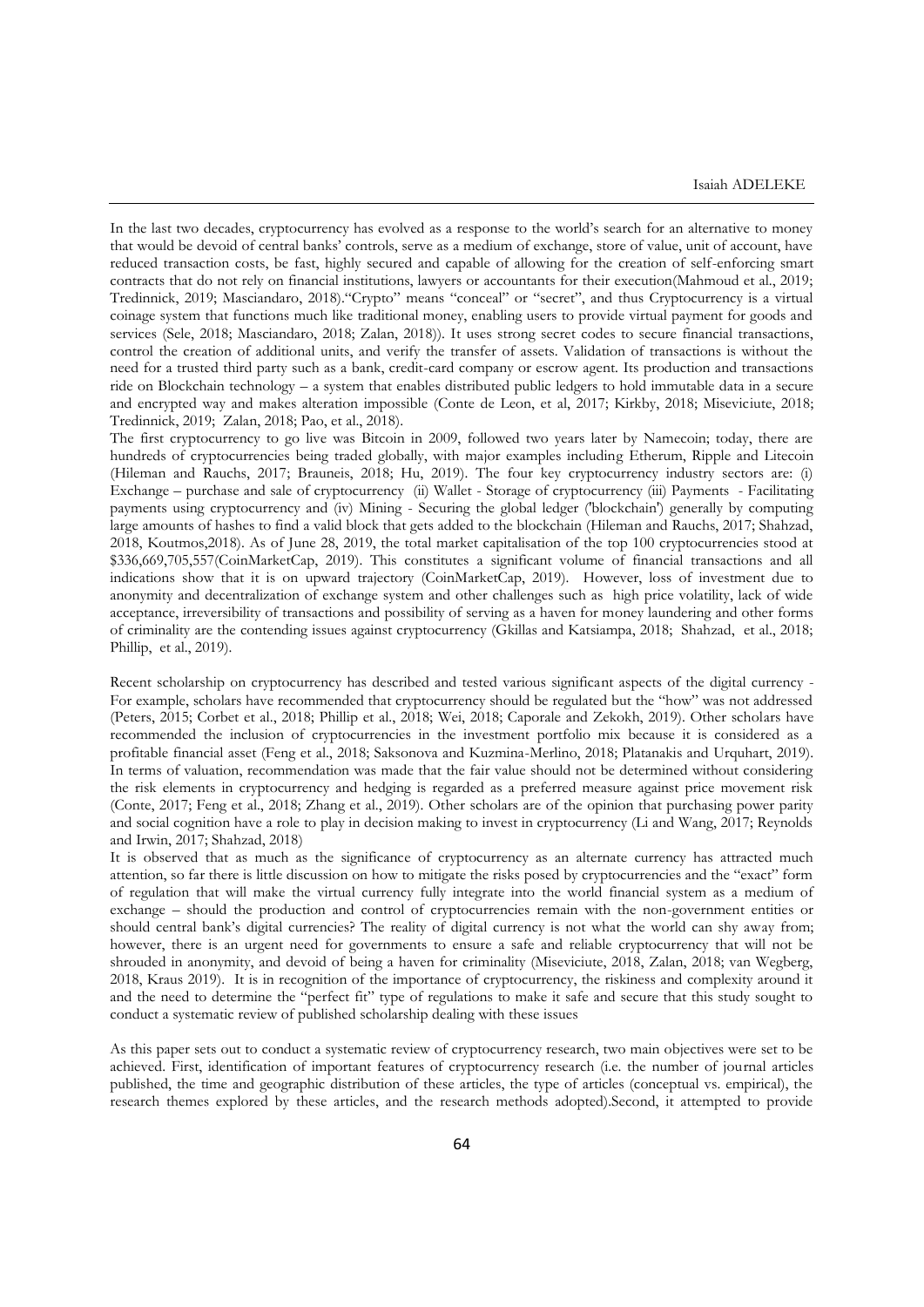directions for future research on cryptocurrency which will be beneficial to existing digital currency researchers as well as providing a starting point for new researchers who are considering delving into the issue of digital currency. The remaining part of this paper is structured as follows: The next section presents the methodology section, which discusses the method and procedures utilized in conducting this systematic review. This is followed by a section that discusses the findings of the review, and highlights directions for future research based on these findings. Finally, the conclusion is provided with the limitations and additional suggestions for future research based on these limitations.

# **2. Methodology**

I In conducting this systematic review of cryptocurrency research, this study adopted the "systematic quantitative assessment technique" (SQAT) developed by Pickering and Byrne (2013). SQAT is systematic in the way papers are assessed to determine their inclusion or exclusion in the review process, and the focus of this review was on peerreviewed original journal publications on cryptocurrency in order to maintain a high quality of papers. SQAT enabled the reviewers to identify "important geographic, scalar, theoretical and methodological gaps in the literature" (Pickering and Byrne, 2013, p. 11).

SQAT recommends five important steps in conducting an effective systematic review. Each step and how it was applied in this study is described in Table 1. A total of 54 peer-reviewed English cryptocurrency articles met the selection criteria from 12 academic databases outlined in Table 1.

|    | Step                              | Application in current study                                             |  |  |
|----|-----------------------------------|--------------------------------------------------------------------------|--|--|
| 1. | Define topic                      | Cryptocurrency Scholarship                                               |  |  |
| 2. | Formulate research questions      | Five research questions:                                                 |  |  |
|    |                                   | 1. What is the time distribution of Cryptocurrency research articles?    |  |  |
|    |                                   | 2. In which countries were these articles written?                       |  |  |
|    |                                   | 3. What kind of Cryptocurrency articles were published? (Conceptual      |  |  |
|    |                                   | vs. Empirical)                                                           |  |  |
|    |                                   | 4. What are the specific themes these articles explored?                 |  |  |
|    |                                   | 5. What research methods were utilized to conduct the research?          |  |  |
| 3. | Identify key words (not for your  | "Cryptocurrency"                                                         |  |  |
|    | study, but for your search terms) |                                                                          |  |  |
| 4. | Identify and search databases     | 1. 12 databases utilized: Elsevier; Springer; Wiley; Taylor and Francis; |  |  |
|    |                                   | JSTOR; Emerald; Sage; Inderscience; Cambridge Journal; Oxford,           |  |  |
|    |                                   | MIT, SSRN;                                                               |  |  |
|    |                                   | 2. "All in title" search using one search term: "cryptocurrency"         |  |  |
| 5. | Read and assess publications      | 1. Abstracts of papers found were read to ensure that they were dealing  |  |  |
|    |                                   | with cryptocurrency                                                      |  |  |
|    |                                   | 2. Literature reviews book chapters and conference proceedings were      |  |  |

|  |  |  | Table 1: Description and application of SQAT |  |
|--|--|--|----------------------------------------------|--|
|--|--|--|----------------------------------------------|--|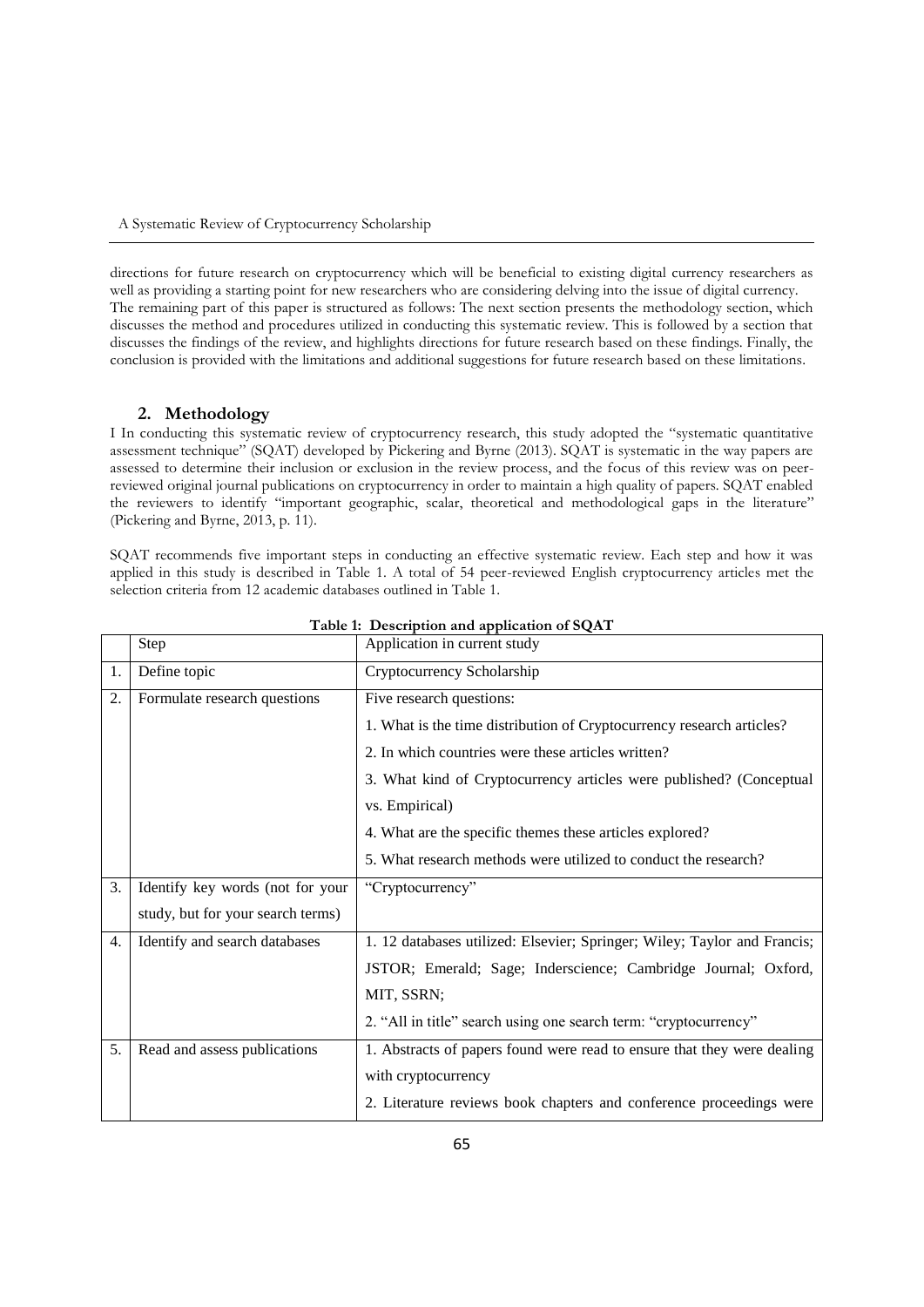| not included; only peer-reviewed conceptual and empirical articles. |  |  |
|---------------------------------------------------------------------|--|--|
|                                                                     |  |  |

# **3. Discussion and Findings**

# **3.1. Time Distribution of Articles on Cryptocurrency**

Based on this study's sample of 54 articles, the earliest publication dealing with cryptocurrency appeared in 2014 (Dostov and Shust, 2014).During the first 6 years (2009 to 2014) of the 10 years range the study focused on, there were almost no research publications, but interest picked up in 2015 as can be seen in the increase in publications from 2015 as shown Figure 1. A peak was reached in 2018 (27 articles) and half of 2019 has witnessed 13 articles; if the search results for 2019 are extrapolated, it can be expected that a total of 26 Cryptocurrency articles will be published at the end of 2019. Going by the deluge of issues around cryptocurrencies, it is expected that researchers need to do more in the area of publications to address the pressing issues of risk mitigation and what form of regulation will be appropriate for cryptocurrency to make it globally recognised and acceptable.



**3.2. Geographical Distribution of Cryptocurrency Articles**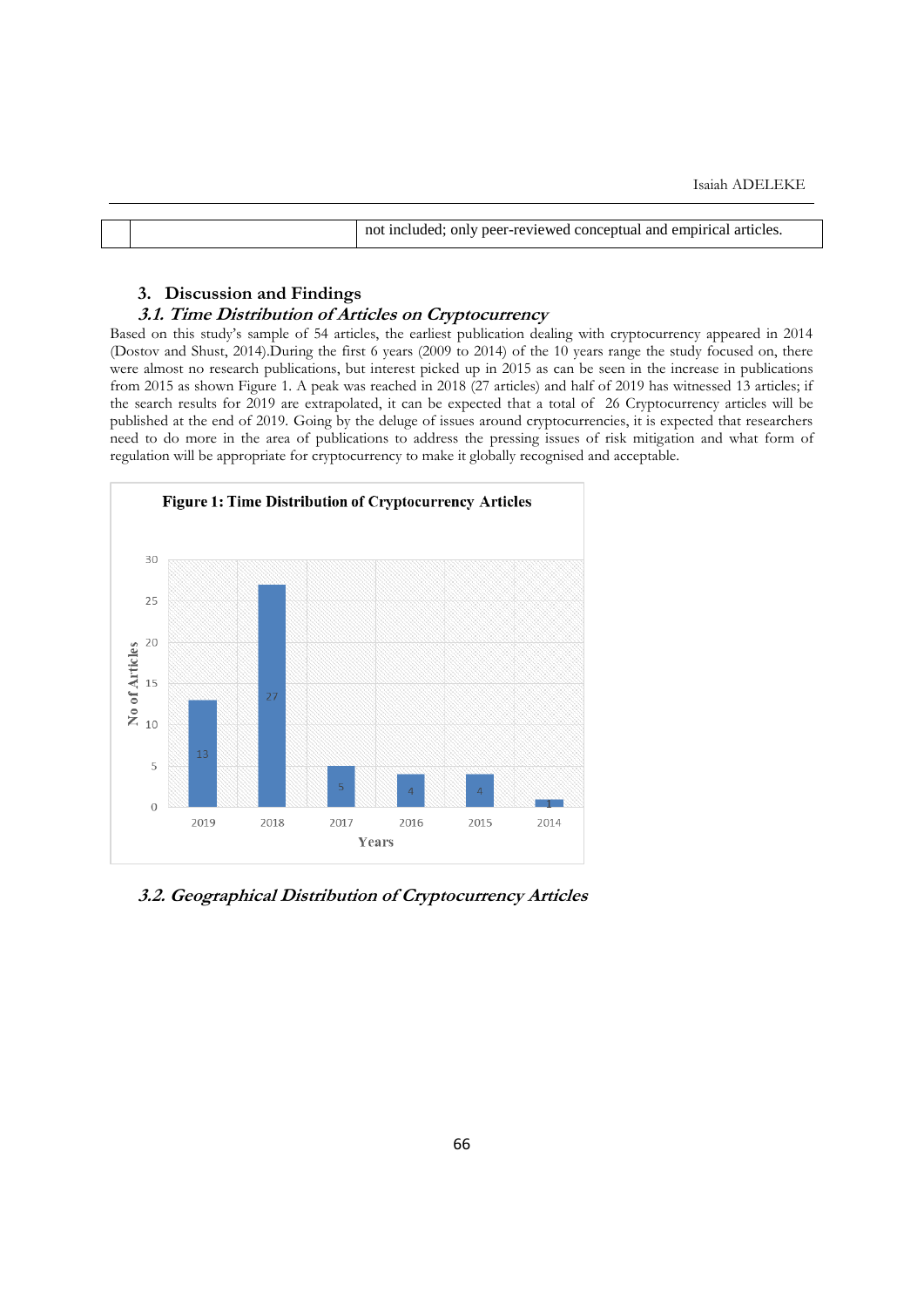

A Systematic Review of Cryptocurrency Scholarship

Figure 2 presents the geographical distribution of the 54 cryptocurrency articles reviewed in this study. 5 out of 7 continents have articles published on cryptocurrencies. Europe with 26 out of 70 (spread across 14 countries) led the pack, followed by North America (largely the USA) with 21 articles and Asia with 17 articles spread across 10 countries.

From a country perspective, 70 countries out of 195 countries that make the world as contained in worldatlas.com (World map, 2019) had articles published on cryptocurrency research. Going by 54 articles considered, it can be observed from Figure 3 that the countries with the most publications on cryptocurrency were USA (20), UK (10), China (5) and Germany (4). The countries in Europe, North America and Asia continents account for 90% of global market capitalisation of cryptocurrencies which stood at USD336 billion as at 28 June, 2019 (Coinmarketcap, 2019). This is not a surprise because in the last 10 years that cryptocurrencies emerged, they have become very prevalent in the USA, Europe and Asia continents. Even the Exchanges that have recognized cryptocurrencies so far are only in these continents.

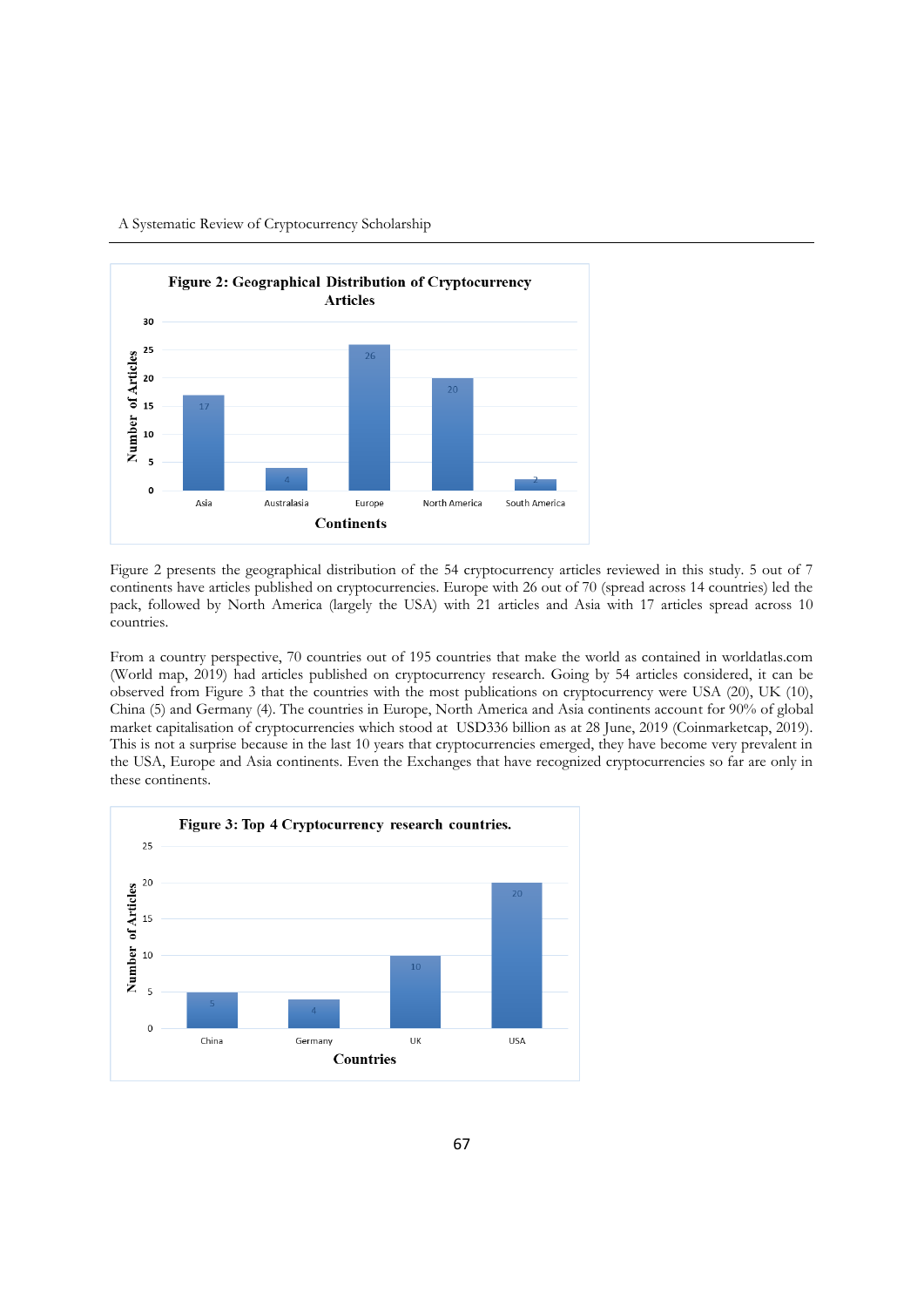Future research on cryptocurrencies needs to have a special focus on the countries in Africa and nations of other continents that currently have no representation. This is because cryptocurrency is a global phenomenon because it has to do with the world financial system which is interconnected among nations. Thus, it is important that researchers in these countries conduct studies to determine the adoption or not of cryptocurrencies as a form of digital currency and how its benefit can be optimised and its downsides can be minimized.

# **3.3. Article Type**

The 54 articles reviewed were divided into two categories: conceptual and empirical. Conceptual articles were defined as those that provided a theoretical discussion on Cryptocurrency, whilst empirical articles were those which collected data qualitatively or quantitatively in order to test a particular hypothesis in the real world (Saksonova and Kuzmina-Merlino, 2018). Figure 4 presents the breakdown of the 54 articles based on this categorization.

It can be seen from Figure 4 that the majority of articles reviewed (65%, 35 out of 54) are conceptual in nature, whereby the authors offered recommendations (Brown, 2016; Guadamuz and Marsden, 2016; Hayes, 2017; Gkillas and Katsiampa, 2018) and theoretical models on how cryptocurrencies are mined as better alternatives to regular currency (Moore and Stephen, 2016; Li and Wang, 2017; Hacker and Thomale, 2018;Gregoriou, 2018; Milunovich, 2018; Corbet et al., 2018).The remaining35% of the articles were empirical in nature (Avdeychik and Capozzi, 2018; Shahzad, 2018, Van et al., 2018). This imbalance represents an obvious gap in cryptocurrency research which future researchers should address. As commendable as it is that cryptocurrency researchers are thinking and putting strategies in place, about ways to minimize the risks cryptocurrrency poses and make it acceptable as a virtual currency, empirical research will determine how effective these strategies are in achieving their important objectives.



# **3.4. Cryptocurrency Research Themes**

Figure 5 reveals that five cryptocurrency themes were explored by the 54 articles reviewed in this study. 18 articles which constitute one third articles (33%) dealt with regulation of cryptocurrencies (c.f. Dostov and Shust, 2014;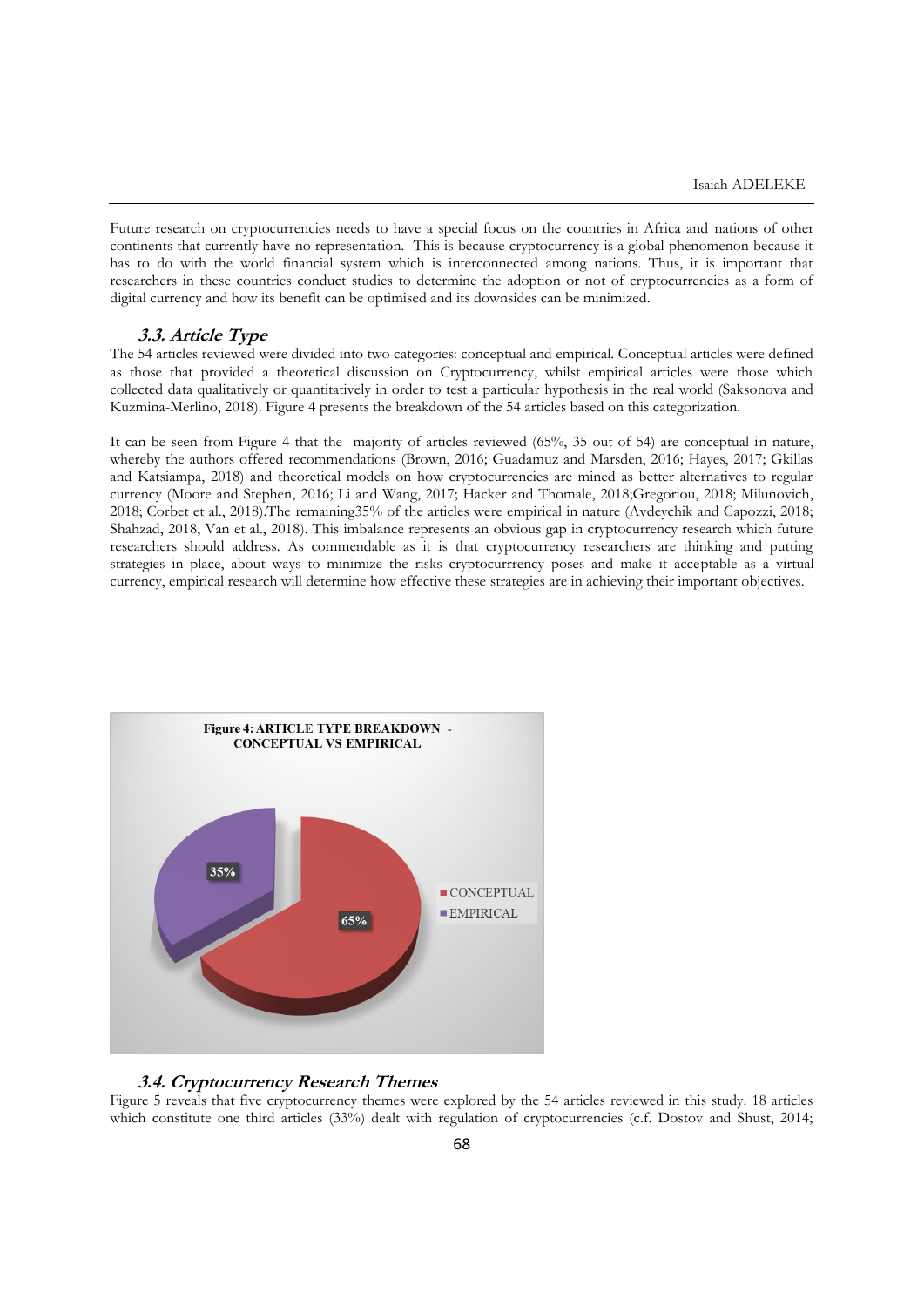### A Systematic Review of Cryptocurrency Scholarship

Marian, 2015). Typically the authors in this category were of the view that conceptually, cryptocurrency is not a legal tender in any nation yet, but they recognised cryptocurrency/blockchain as a disruptive technology that is capable of altering the financial system, aiding money laundering and terrorism financing because of the anonymous and decentralised nature of its transactions (Peters, 2015; Brown, 2016). They recognised the efforts of some countries towards regulation of cryptocurrencies (Guadamuz and Marsden, 2016; Luther, 2016). They also recommended that regulation is required across board to legitimise or outlaw cryptocurrencies because it poses to become "2nd life" in another decade (Reynolds, 2017; Yeoh, 2017). They would then conclude by making recommendation that if legitimised, guidelines, policies, and framework are needed for the activities of the operators and transactions to contain the risks and also to protect the investors (Miseviciute, 2018; Catania et al., 2019).



The second biggest theme after regulation was Cryptocurrency Acceptability (24%) i.e. 13 out of 54. The articles in this cateogry made an observation that cryptocurrencies are unlikely to generate widespread acceptance in the absence of government support (Conte de Leon, 2017; Avdeychik and Capozzi, 2018). Governments of many nations agreed that cryptocurrencies as virtual currency have come to stay but are indecisive whether to give it a government legal backing or not and if they are to do, how? (Brown, 2018; Zalan, 2018) Sympathetic citizens' intention to use cryptocurrencies as a mode of exchange is high, but government has to come out with clear policy statements regarding the legal recognition and usage of cryptocurrencies (Geiregat, 2018; Kirby, 2018; Koutmos, 2018).

Cryptocurrency Portfolio Management (21%) i.e. 11 out of 54, were the third most common theme amongst the articles reviewed. The articles in this category emphasized the recognition of cryptocurrency as financial assets with unique mechanisms for determining the price and high price volatility, behaviour of returns on cryptocurrencies (Gkillas and Katsiampa, 2018; Saksonova and Kuzmina-Merlino, 2018). These studies further advocated for cryptocurrencies to be considered as part of portfolio of financial assets of individuals and government, because in their view, it offers a window of investment diversification to investors (Dierksmeir, 2018; Caporale and Zekokh, 2019).

The next group of articles (13%) i.e. 7 out of 54, were on Asset Classification. They established a dynamic relationship between cryptocurrencies and other financial assets. The puzzle here was "Is cryptocurrency a currency or financial product? (Koblitz and Menezes, 2016; Ammous, 2016). These studies revealed that some countries viewed cryptocurrencies as securities, some viewed them as virtual currency and some, as commodity (Moore and Stephen, 2016; Baur, 2018). Some studies in this category opined that cryptocurrencies can serve as a medium of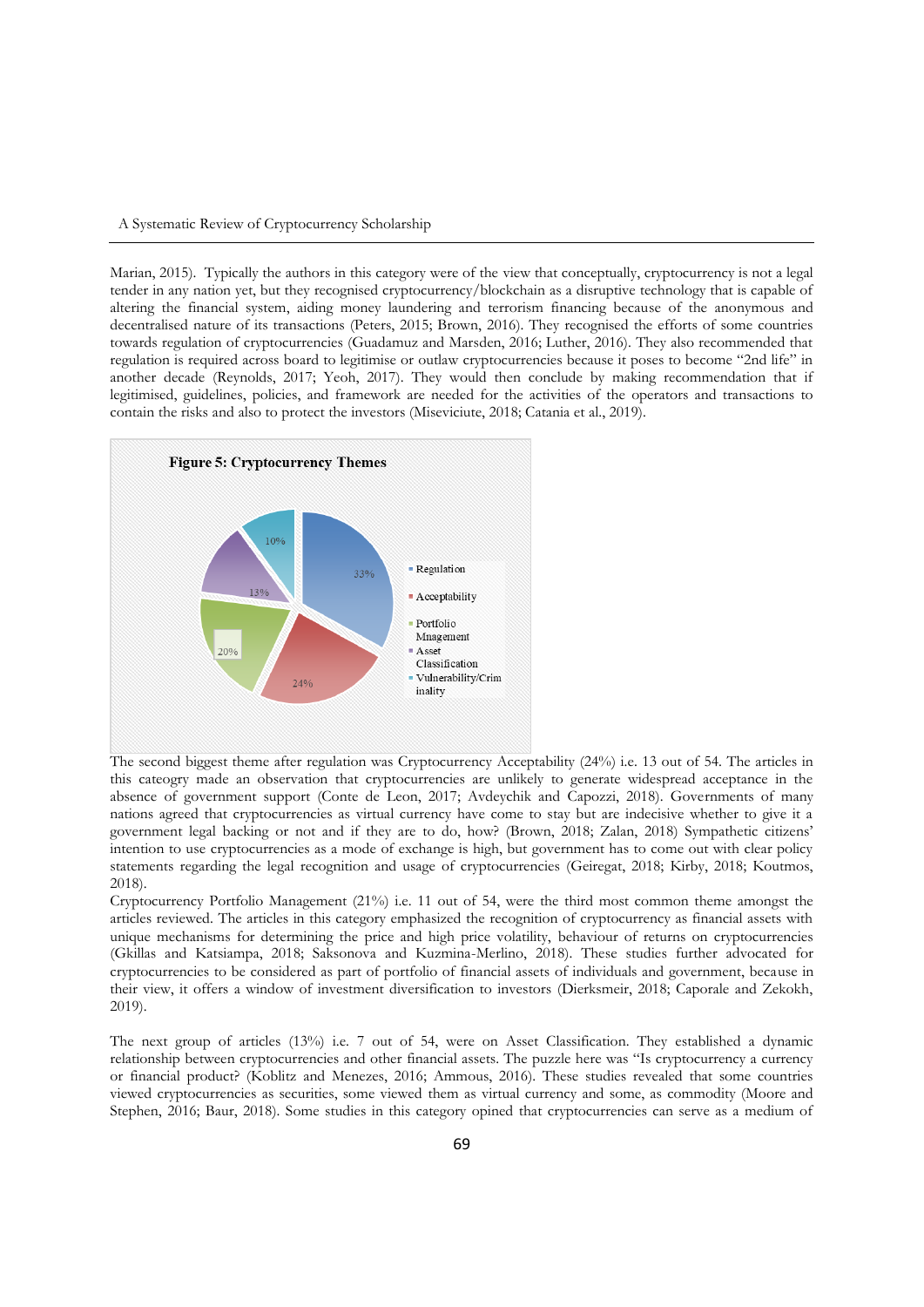exchange but are too unstable to be used as unit of account as they do not possess all features of money (Brauneis and Mestel, 2018; Corbet et al., 2018; Milne, 2018).It is up to the government of every nation to take a clear position on cryptocurrencies and decide whether to accept it a legal tender or simply a financial product which can serve as an investment tool (Corbet et al., 2018; Milne, 2018)

Finally, the last and fifth most common themes were Vulnerability and Criminality (9%), i.e. 5 out of 54. The submission here was that cryptocurrency's two distinct features – decentralisation and anonymity made it a safe haven for money laundering and terrorism financing; as such it constitutes a substantial danger in terms of criminal enterprise (Brenig, 2015; Feng et al., 2018).Criminal justice professionals, law enforcement officers, financial regulators should be aware and take more drastic steps in regulating the usage of cryptocurrencies (Teichmann, 2018; van Wegberg, 2018; Foley et al., 2019)

Based on the cryptocurrency themes identified in this review, it is observed that a vast majority of researchers focused on the potentially negative aspects of cryptocurrencies and recommended that there is a need to regulate their usage in order to minimize the level of criminality it is prone to and not to cause an upset to the global financial system, but there is none that prescribed the exact type of regulation – should it be regulation of the exchanges, the current miners or the trading activities? Should central banks be the only agencies authorized to produce cryptocurrency? Should it be outlawed outright? It is thus incumbent for future cryptocurrency research to focus on these unanswered questions.

Another area that calls for further research is the ethical issues (criminality) surrounding cryptocurrency. For both defenders and detractors, cryptocurrencies beckon a revolution of global finance as we know it. The detractors condemn cryptocurrencies as downright evil because they can facilitate nefarious commerce (e.g., weapons, drugs, and sex) and they often escape public scrutiny or regulation while the defenders hail cryptocurrencies as a solution to some of the most pressing societal ailments (e.g., poverty, debt crises, and hyperinflation) of the current economic system, then, where is the balance? (Brenig, 2015; Dierksmeier 2018).With only 5 out of 54 papers dealing with this issue. Future researchers should thus explore this area and find a way to optimise the benefits of cryptocurrency while mitigating the risks.

Another gap that has been identified is lack of standards for classification of cryptocurrency. Large percentage of people believe it is a digital currency while some believe that it is a digital asset like stock or any other commodity.? There needs to be distinct empirical studies that actually address this. Only 7 out of 54 papers addressed this issue. It is time to move beyond the theoretical assumptions of "what it seems to be" to "what it is".

### **3.5. Research Methods**

The objective here was to identify the primary research method used in each of the 54 cryptocurency articles reviewed in this study. Figure 6 provides a summary of the findings.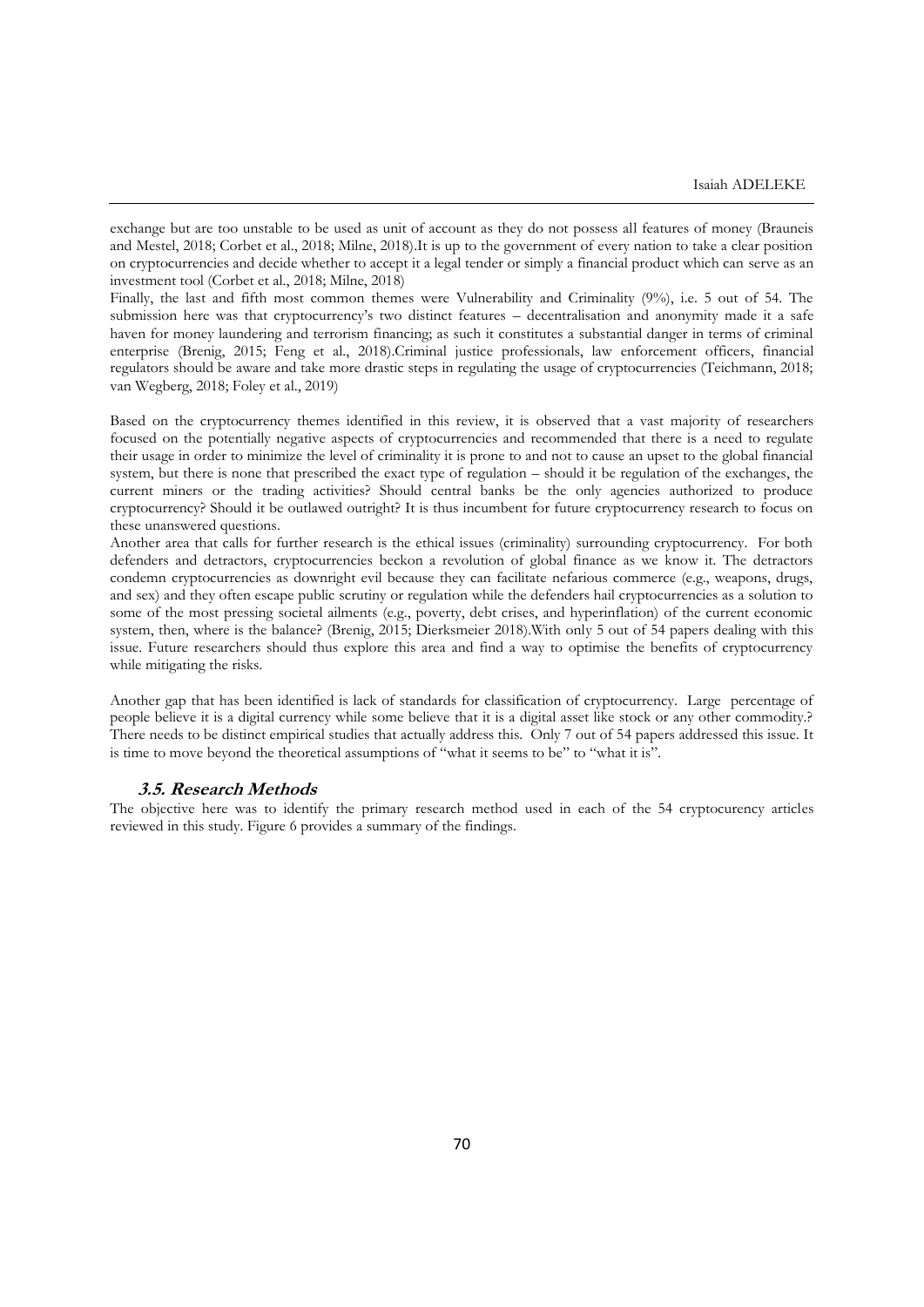#### A Systematic Review of Cryptocurrency Scholarship



As shown in Figure 6, more than half of the studies reviewed, precisely 63% adopted a survey as their primary research method (c.f. Brown, 2016; Guadamuz and Marsden, 2016; Moore and Stephen, 2016; Hayes, 2017). These surveys were largely used to gather data so as to help in unravelling each component of the cryptocurrency's major themes – regulation, acceptability, portfolio management, asset classification and criminality and identify key issues in them (Li and Wang, 2017; Baur, 2018; Corbet et al., 2018; Gkillas and Katsiampa, 2018; Gregoriou, 2018). This was followed by Content Analysis (c.f. Jaag and Bach, 2017; Teichmann, 2018). Next was the interview of various stakeholders in cryptocurrency (c.f. Avdeychik and Capozzi, 2018; Shahzad, 2018,). In addition, there was a mix of surveys and interviews in some cases (c.f Seele, 2018; Foley et al., 2019). This accounts for 10.5% of the data gathering method andit was lastly followed by observations which accounted for 5.5% (c.f. Van et al., 2018)

Two opportunities for future Cryptocurrency research have been identified in terms of research methods. From Figure 6, it can be seen that a lot of prior studies have adopted the use of surveys. While this method is valuable for data gathering in order to understand cryptocurrency perceptions, there is a need for future studies to explore more of content analysis, case studies, questionnaire and observation for deeper insights on this research area. The second opportunity for future research lies in the fact that most of the studies reviewed adopted a single research method. Future research can combine two or more research methods so as to attain greater insight as to the different perspectives of the cryptocurrency as it pertains to regulation, acceptability and vulnerability controls.

### **4. Conclusion**

This paper reviewed 54 peer-reviewed journal articles dealing with cryptocurrency. The articles were examined along five key categories, including the time distribution of the articles, geographical distribution of the article, article type, research themes and research methods. The results of the review were discussed and directions for future research were provided. Whilst a reasonable number of cryptocurrency studies have been conducted, there is still significant room for more empirical research in this area, particularly considering the crucial importance that cryptocurrency has set out to play as a digital currency; capable of being a major disruption in the world financial system. This is even more pertinent for countries that are deemed to be sitting on the fence regarding regulation of this global phenomenon.

Some limitations exist in this study, which serve as additional gaps which future reviews of cryptocurrency scholarship can explore. The main limitation concerns the method used to gather studies for review, which was the use of a title search in twelve databases. Whilst the databases contained high quality, peer-reviewed articles, they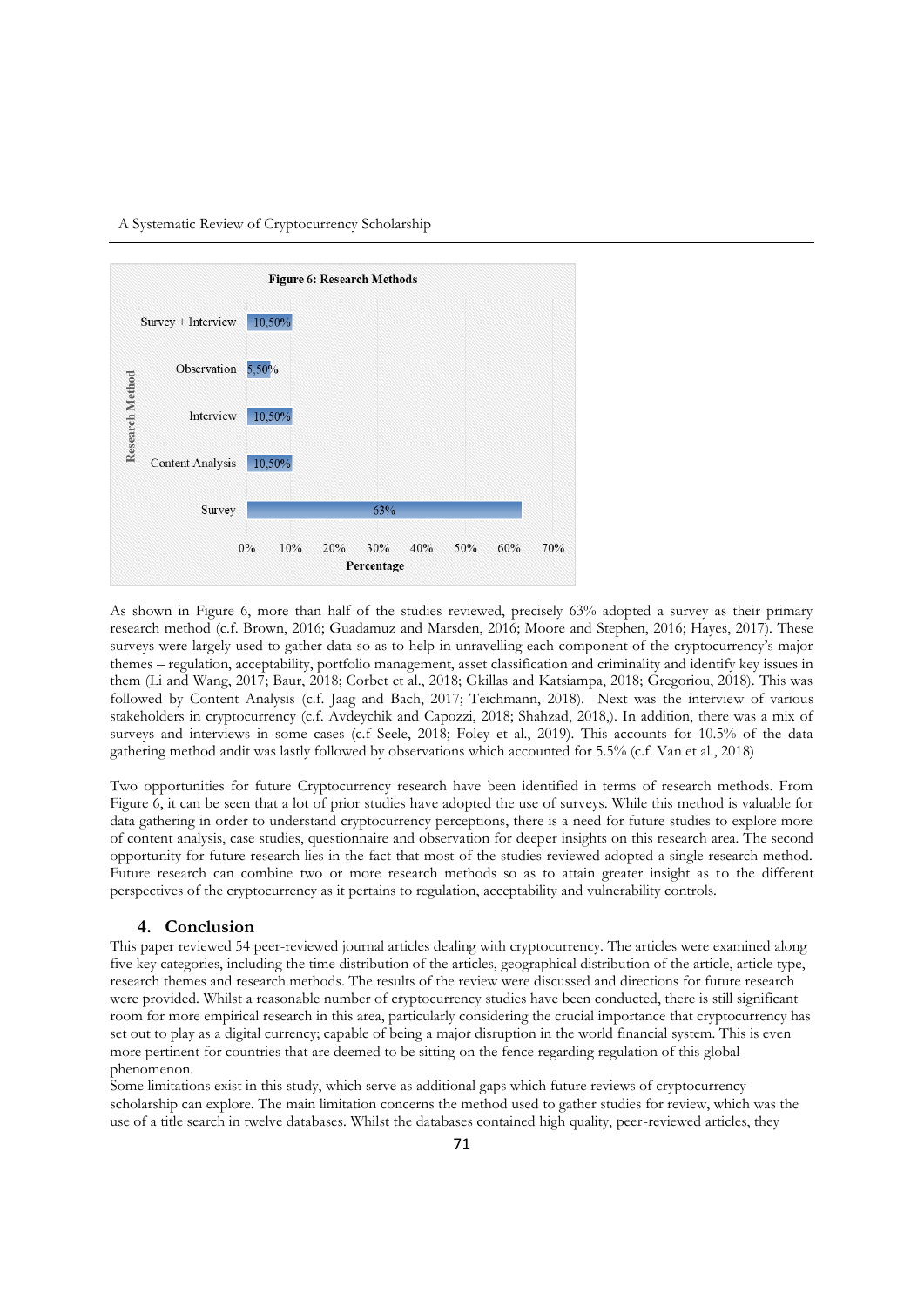definitely do not contain all peer-reviewed cryptocurrency articles. Future systematic reviews can widen the scope of databases to gain further insight in cryptocurrency research.

Another limitation is the fact that only journal articles were included in the review, while excluding book chapters and conference proceedings. This was done in accordance with the SQAT methodology to maintain the high quality of articles reviewed. However, there is potentially very useful insight in book chapters and conference proceedings, which future research would do well to include.

A further limitation is the fact that a title word search was utilized rather than a key word search. A title word search provides a more precise search of articles that are dealing with cryptocurrency. However a key word search would have produced a greater number of articles for the review. Some of the papers might not have been directly addressing cryptocurrency, but might have provided additional insight.

However, despite these limitations, this systematic review was important as it provided a clear picture on the current state of cryptocurrency research and gave clear directions on the areas that future research needs to address in order to make cryptocurrency a near risk free digital currency and widely accepted.

#### **References**

Alexander, D. (2019), "Crypto CEO Dies Holding Only Passwords That Can Unlock Millions in Customer Coins", available at: https://www.bloomberg.com/news/articles/2019-02-04/crypto-exchange-founder-dies-leaves-behind-200-million-problem (accessed 13 July 2019).

Ammous, S. (2018), "Can cryptocurrencies fulfil the functions of money?" The Quarterly Review of Economics and Finance, 70, 38-51.

Avdeychik, V. & Capozzi, J. (2018), "SEC's Division of Investment Management voices concerns over registered funds investing in cryptocurrencies and cryptocurrency-related products" Journal of Investment Compliance, 19(2), 8-12.

Baur, D. G., & Dimpfl, T. (2018), "Asymmetric volatility in cryptocurrencies" Economics Letters, 173, 148-151.

Brauneis, A., & Mestel, R. (2018), "Price discovery of cryptocurrencies: Bitcoin and beyond" Economics Letters, 165, 58-61.

Brenig, C., Accorsi, R., & Müller, G. (2015), "Economic Analysis of Cryptocurrency Backed Money Laundering", available at: https://aisel.aisnet.org/cgi/viewcontent.cgi?article=1019&context=ecis2015\_cr (accessed July 13 2019).

Brown, A. (2018), "The Bull Case for Cryptocurrencies" Wilmott, 2018(98), 10-13.

Brown, S. D. (2016), "Cryptocurrency and criminality: The Bitcoin opportunity" The Police Journal, 89(4), 327-339.

Caporale, G. M. & Zekokh, T. (2019), "Modelling volatility of cryptocurrencies using Markov-Switching GARCH models" Research in International Business and Finance, 48, 143-155.

Catania, L., Grassi, S., & Ravazzolo, F. (2019), "Forecasting cryptocurrencies under model and parameter instability" International Journal of Forecasting, 35(2), 485-501.

Charfeddine, L., &Maouchi, Y. (2019), "Are shocks on the returns and volatility of cryptocurrencies really persistent?" Finance Research Letters, 28, 423-430.

Coinmarketcap (2019), "Top 100 Cryptocurrencies by Market Capitalization" available at: https://coinmarketcap.com/ (accessed July 13 2019).

Conceptual vs. Empirical Research: Which Is Better? (2018), available at: https://www.enago.com/academy/conceptual-vs-empirical-research-which-is-better/ (accessed July 13 2019).

Conte de Leon, D., Stalick, A. Q., Jillepalli, A. A., Haney, M. A., & Sheldon, F. T. (2017), "Blockchain: properties and misconceptions" Asia Pacific Journal of Innovation and Entrepreneurship, 11(3), 286-300.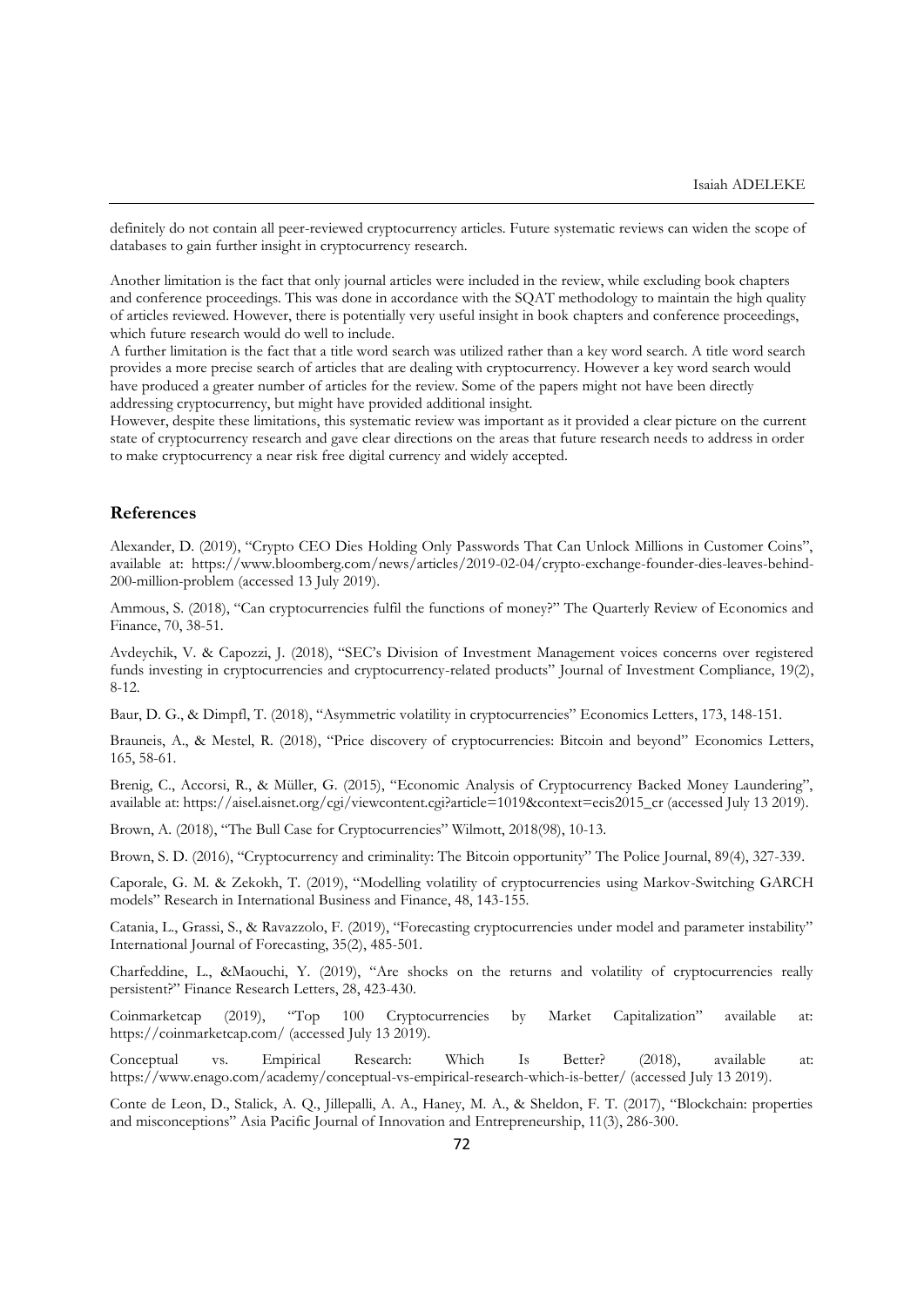Corbet, S., Meegan, A., Larkin, C., Lucey, B., & Yarovaya, L. (2018), "Exploring the dynamic relationships between cryptocurrencies and other financial assets" Economics Letters, 165, 28-34

Dierksmeier, C., & Seele, P. (2018), "Cryptocurrencies and business ethics" Journal of Business Ethics, 152(1), 1-14.

Disparte, D. (2019), "QuadrigaCX: How to Lose \$140 Million in an instant", available at: https://www.forbes.com/sites/dantedisparte/#472224bf48f8 (accessed July 13 2019).

Dostov, V., & Shust, P. (2014), "Cryptocurrencies: an unconventional challenge to the AML/CFT regulators?" Journal of Financial Crime, 21(3), 249-263.

Feng, W., Wang, Y., & Zhang, Z. (2018), "Can cryptocurrencies be a safe haven: a tail risk perspective analysis" Applied Economics, 50(44), 4745-4762.

Foley, S., Karlsen, J. R., & Putniņš, T. J. (2019), "Sex, drugs, and bitcoin: How much illegal activity is financed through cryptocurrencies?" The Review of Financial Studies, 32(5), 1798-1853.

Geiregat, S. (2018), "Cryptocurrencies are (smart) contracts" Computer law & security review, 34(5), 1144-1149.

Gkillas, K., & Katsiampa, P. (2018), "An application of extreme value theory to cryptocurrencies", Economics Letters, 164, 109-111.

Gregoriou, A. (2019), "Cryptocurrencies and asset pricing" Applied Economics Letters, 26(12), 995-998.

Guadamuz, A., & Marsden, C. (2015), "Blockchains and Bitcoin: Regulatory responses to cryptocurrencies" First Monday, 20(12-7), available at: http://dx.doi.org/10.5210/fm.v20i12.6198 (accessed July 13 2019).

Hacker, P., &Thomale, C. (2018), "Crypto-securities regulation: ICOs, token sales and cryptocurrencies under EU financial law" European Company and Financial Law Review, 15(4), 645-696.

Hayes, A. S. (2017), "Cryptocurrency value formation: An empirical study leading to a cost of production model for valuing bitcoin" Telematics and Informatics, 34(7), 1308-1321.

Hileman, G.,& Rauchs, M. (2017), "Global Cryptocurrency Benchmarking Study", available at: https://cdn.crowdfundinsider.com/wp-content/uploads/2017/04/Global Cryptocurrency-Benchmarking-Study.pdf (accessed July 13 2019).

Hu, B., McInish, T., Miller, J., & Zeng, L. (2019), "Intraday price behavior of cryptocurrencies" Finance Research Letters, 28, 337-342.

Irwin, A. S., & Turner, A. B. (2018), "Illicit Bitcoin transactions: challenges in getting to the who, what, when and where" Journal of Money Laundering Control, 21(3), 297-313.

Jabotinsky, H. Y. (2018), "The Regulation of Cryptocurrencies-Between a Currency and a Financial Product", available at: https://dx.doi.org/10.2139/ssrn.3119591 (accessed July 13 2019).

Kirkby, R. (2018), "Cryptocurrencies and Digital Fiat Currencies" Australian Economic Review, 51(4), 527-539.

Koblitz, N., & Menezes, A. J. (2016), "Cryptocash, cryptocurrencies, and cryptocontracts" Designs, Codes and Cryptography, 78(1), 87-102.

Koutmos, D. (2018), "Return and volatility spillovers among cryptocurrencies" Economics Letters, 173, 122-127.

Kraus, S., Palmer, C., Kailer, N., Kallinger, F. L., & Spitzer, J. (2019), "Digital entrepreneurship: a research agenda on new business models for the twenty-first century" International Journal of Entrepreneurial Behavior & Research, 25(2), 353-375.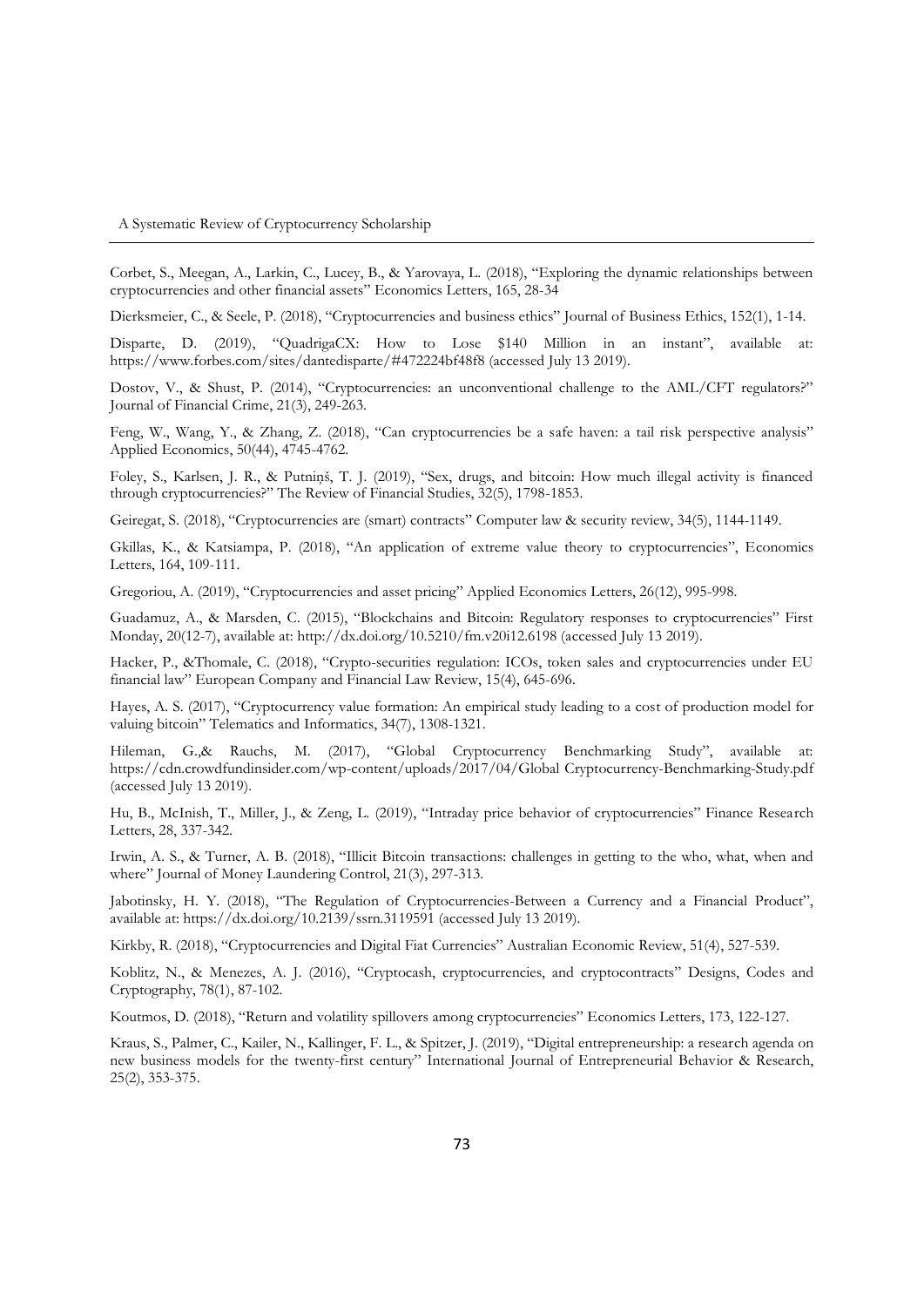Li, X., & Wang, C. A. (2017), "The technology and economic determinants of cryptocurrency exchange rates: The case of Bitcoin" Decision Support Systems, 95, 49-60.

Luther, W. J. (2016), "Cryptocurrencies, network effects, and switching costs" Contemporary Economic Policy, 34(3), 553-571.

Mahmoud, Q. H., Lescisin, M., & AlTaei, M. (2019), "Research challenges and opportunities in blockchain and cryptocurrencies" Internet Technology Letters, 2(2), e93, 1-6.

Marian, O. (2015), "A conceptual framework for the regulation of cryptocurrencies" The University of Chicago Law Review, 82, 53-68.

Masciandaro, D. (2018), "Central Bank Digital Cash and Cryptocurrencies: Insights from a New Baumol–Friedman Demand for Money" Australian Economic Review, 51(4), 540-550.

Milunovich, G. (2018), "Cryptocurrencies, Mainstream Asset Classes and Risk Factors: A Study of Connectedness" Australian Economic Review, 51(4), 551-563.

Miseviciute, J. (2018), "Blockchain and virtual currency regulation in the EU" Journal of Investment Compliance, 19(3), 33-38.

Moore, W., & Stephen, J. (2016), "Should cryptocurrencies be included in the portfolio of international reserves held by central banks?" Cogent Economics & Finance, 4(1), 1147119, 1-12.

Pao, W. K., Sibbitt, E., Evenson, T. R., & Weisberg, A. J. (2018), "Five crypto-securities trends that spell more lawsuits in 2018" Journal of Investment Compliance, 19(2), 13-15.

Peters, G., Panayi, E., & Chapelle, A. (2015), "Trends in cryptocurrencies and blockchain technologies: a monetary theory and regulation perspective" Journal of Financial Perspectives, 3(3), 1-46.

Phillip, A., Chan, J. S., & Peiris, S. (2018), "A new look at Cryptocurrencies" Economics Letters, 163, 6-9.

Phillip, A., Chan, J., & Peiris, S. (2019), "On long memory effects in the volatility measure of cryptocurrencies" Finance Research Letters, 28, 95-100.

Platanakis, E., Sutcliffe, C., & Urquhart, A. (2018), "Optimal vs naïve diversification in cryptocurrencies" Economics Letters, 171, 93-96.

Platanakis, E. & Urquhart, A. (2019), "Portfolio management with cryptocurrencies: The role of estimation risk" Economics Letters, 177, 76-80.

Reynolds, P., & Irwin, A. S. (2017), "Tracking digital footprints: anonymity within the bitcoinsystem", Journal of Money Laundering Control, 20(2), 172-189.

Scotia, N. (2019), "QuadrigaCX granted creditor protection while it searches for \$250M in cryptocurrency" available at: https://www.cbc.ca/news/canada/nova-scotia/quadrigacx-cryptocurrency-gerald-cotten-court-bankruptcy-1.5006164 (accessed July 13 2019).

Seele, P. (2018), "Let us not forget: Crypto means secret. Cryptocurrencies as enabler of unethical and illegal business and the question of regulation" Humanistic Management Journal, 3(1), 133-139.

Shahzad, F., Xiu, G., Wang, J., & Shahbaz, M. (2018), "An empirical investigation on the adoption of cryptocurrencies among the people of mainland China" Technology in Society, 55, 33-40.

Teichmann, F. M. J. (2018), "Financing terrorism through cryptocurrencies–a danger for Europe?" Journal of Money Laundering Control, 21(4), 513-519.

Tredinnick, L. (2019), "Cryptocurrencies and the blockchain" Business Information Review, 36(1), 39-44.